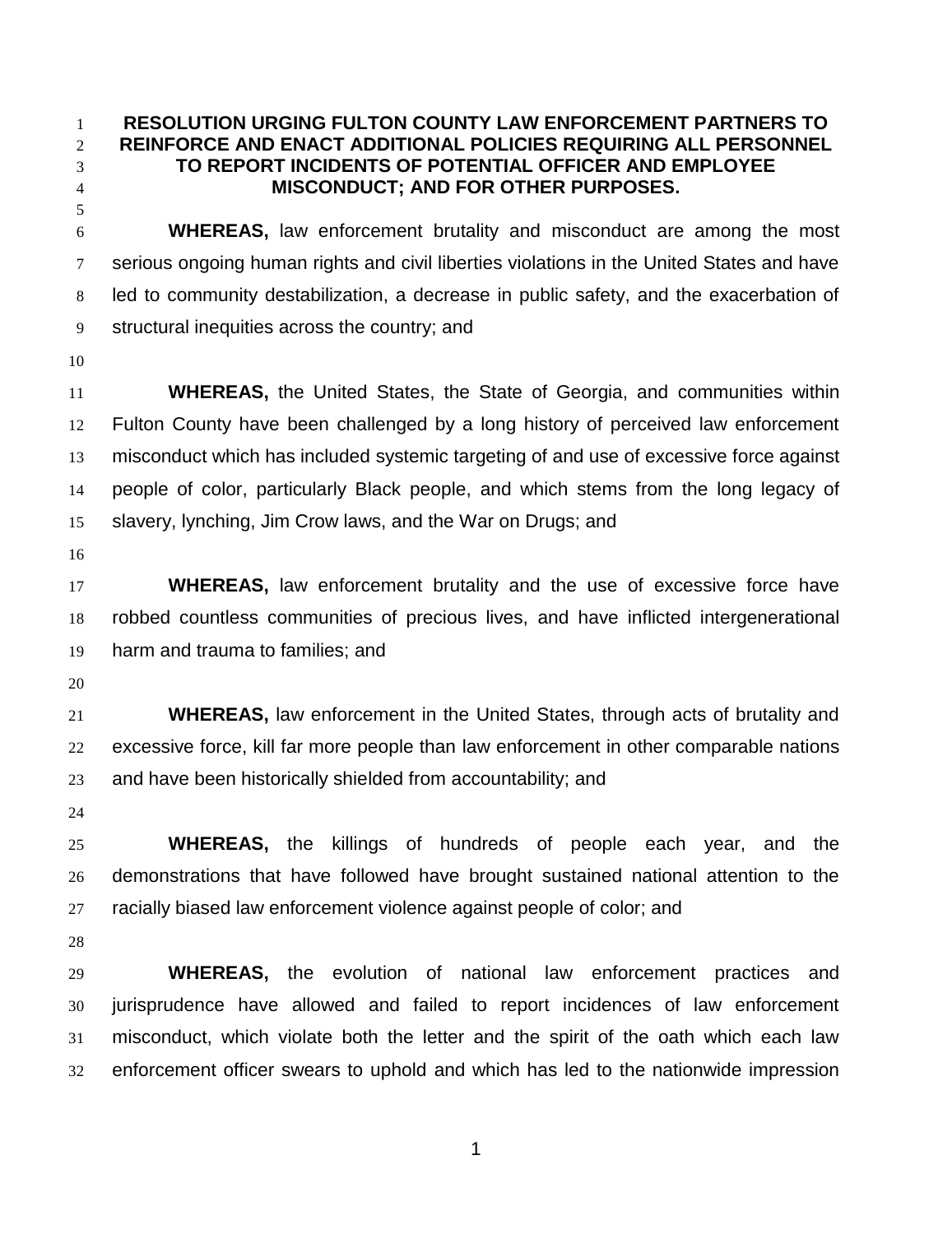that law enforcement officers sometimes act above or outside the law to the detriment of the citizenry.

 **NOW, THEREFORE, BE IT RESOLVED,** that the Board of Commissioners of Fulton County urges the Fulton County Sheriff and directs the Fulton County Police Chief and the Fulton County Marshal to reaffirm their commitment to the community by reinforcing or creating policies, practices and a culture which require and promote all law enforcement officers and personnel to report each and every incident of potential misconduct, including but not limited to the use of excessive force and the potential violation of any law to their superior officers as soon as possible.

 **BE IT FURTHER RESOLVED** that the Board of Commissioners of Fulton County recommends to the Fulton County Sheriff and mandates that the Fulton County Police Chief and Fulton County Marshal thoroughly investigate each such report and that all allegations which are corroborated shall result in appropriate punishment up to and including termination of employment, recommended loss of law enforcement certification, and appropriate reporting of potential criminal activity to the Fulton County District Attorney.

 **BE IT FINALLY RESOLVED** that this Resolution shall become effective upon its adoption, and that all resolutions and parts of resolutions in conflict with this Resolution are hereby repealed to the extent of the conflict.

 **PASSED AND ADOPTED** by the Board of Commissioners of Fulton County, Georgia, this \_\_\_\_\_ day of June, 2020.

## **FULTON COUNTY BOARD OF COMMISSIONERS**

 Marvin S. Arrington, Jr. District 5, Vice-Chairman